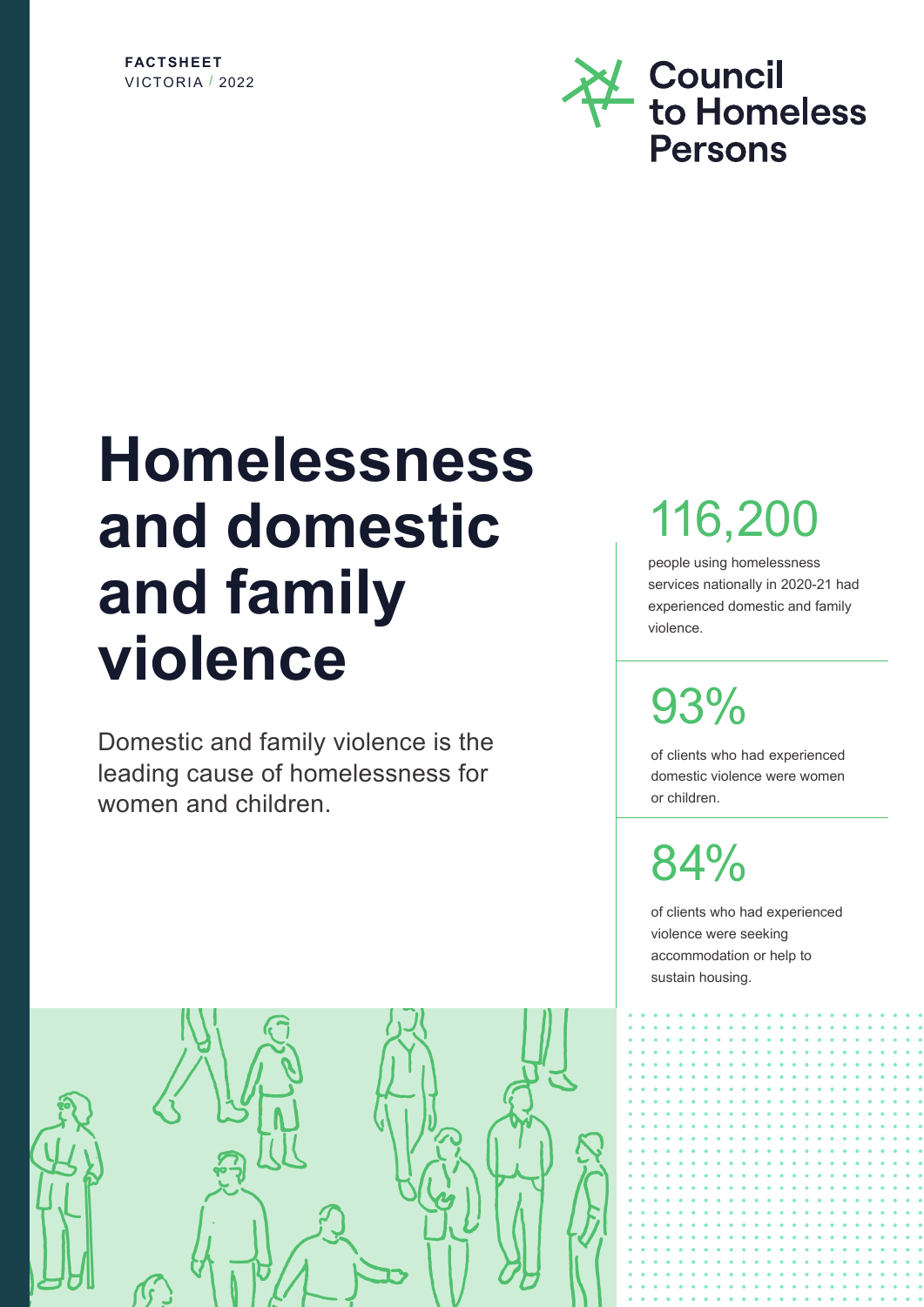**FACTSHEET** VICTORIA / 2022

Housing is critical for victim survivors of violence to build a life free from violence. While ideally victim survivors would be able to stay in their homes, and perpetrators would be removed, the reality is that many survivors need to leave their home to find safety.

## **About family violence**

Family violence is violent or threatening behaviour or any other form of behaviour that coerces or controls a family member that causes a family member to be fearful.

Women are overwhelmingly the victims of family violence. In Australia, one in four women experienced family violence by an intimate partner, compared to one in 13 men.<sup>1</sup>

#### **Key Statistics<sup>2</sup>**

| 42% Of all SHS clients had experienced FDV. |
|---------------------------------------------|
| 40% Presented with their children           |
| 39% Did not have a home when support began. |

Aboriginal and Torres Strait Islander women are 35 more times more likely to experience family violence than other Australian women.<sup>3</sup> Family violence includes but isn't limited to:

- physical violence, sexual assault and other sexually abusive behaviour
- economic abuse
- emotional and pyschological abuse
- stalking
- kidnapping or deprivation of liberty
- damage to property or a pet
- behaviour by the person using violence that causes a child to be exposed to the effects of any of the above<sup>4</sup>

# **Income adequacy and homelessness**

Not all women who experience family violence will become homeless. Women without enough income to sustain housing are more likely to need help from homelessness services, demonstrating how much homelessness caused by family violence is also underpinned by other issues, such as gendered income inequalities and poverty.

## **Need for accommodation**

Women that have experienced family and domestic violence are the biggest client group seeking assistance from specialist homelessness services. In 2020-21, 116,180 clients, or 42% of all specialist homelessness service clients, sought assistance while experiencing domestic and family violence, with more than half (57.1%) requiring accommodation. Of these, more than one in three (36.6%) were not able to be provided with accommodation.

Research by Equity Economics in 2021 identified that lack of access to housing results in approximately :

- 7,690 women a year returning to perpetrators due to having no-where to live
- approximately 9,120 women becoming homeless after leaving their homes due to domestic and family violence and being unable to secure long term housing

# **In Victoria**

In Victoria, almost half of the women who seek support from homelessness services identify family and domestic violence as the main reason they need help.